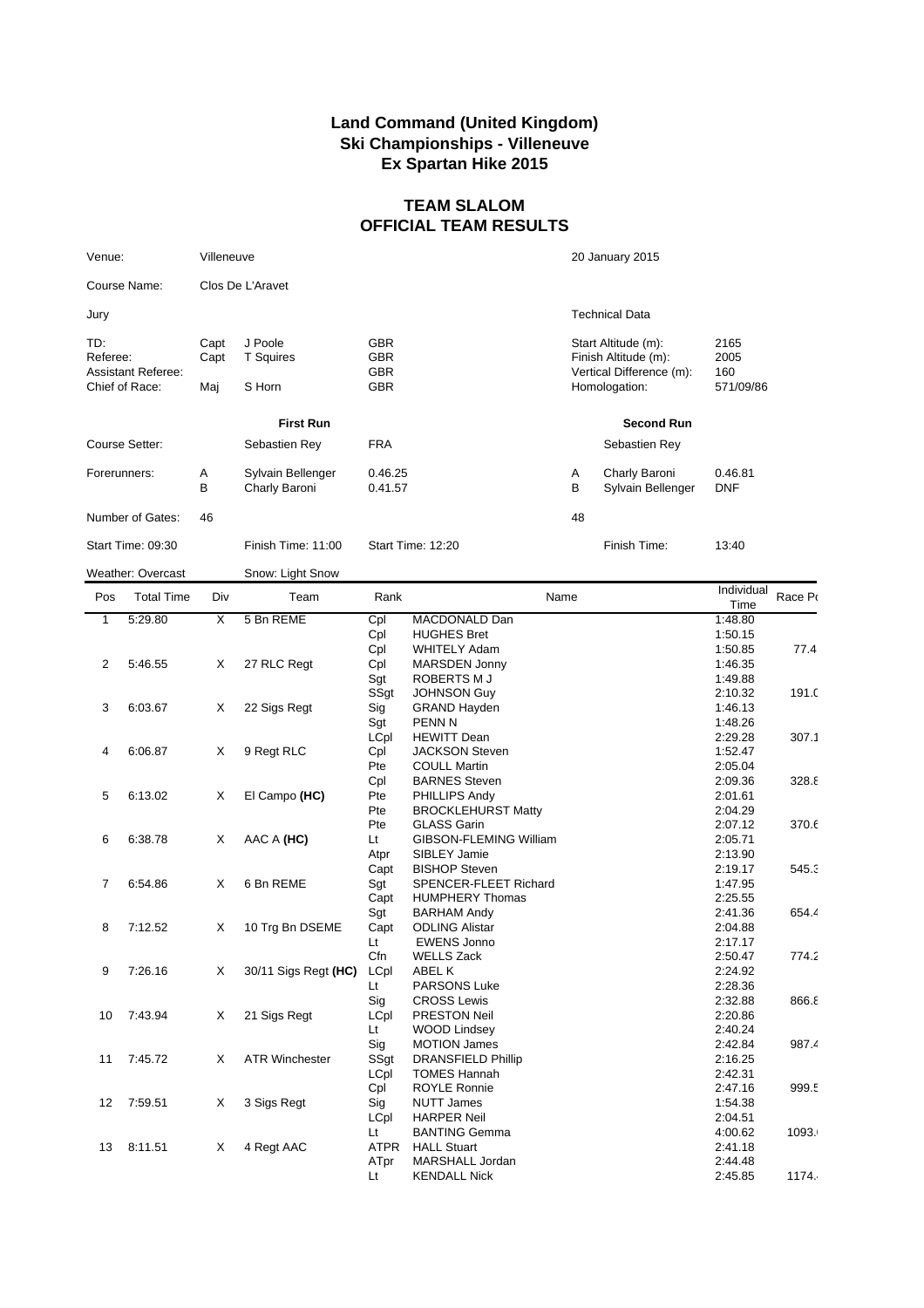| 14 | 8:24.03 | X | 5 Bn REME B          | LCpl | <b>KING David</b>       | 2:22.53 |       |
|----|---------|---|----------------------|------|-------------------------|---------|-------|
|    |         |   |                      | LCpl | <b>EADE Christopher</b> | 2:50.34 |       |
|    |         |   |                      | LCpl | <b>WATSON Peter</b>     | 3:11.16 | 1259. |
| 15 | 8:33.60 | X | <b>ITC Catterick</b> | Capt | <b>COATS Nicholas</b>   | 2:22.43 |       |
|    |         |   |                      | LSqt | <b>PEARCE Jonathan</b>  | 3:04.19 |       |
|    |         |   |                      | Cpl  | <b>LILLEY Grant</b>     | 3:06.98 | 1324. |
| 16 | 8:54.35 | X | AAC B (HC)           | Lt   | <b>HOLLYER David</b>    | 2:30.26 |       |
|    |         |   |                      | Capt | SHERGOLD Hannah         | 2:47.49 |       |
|    |         |   |                      | LCpl | <b>SMITH Greg</b>       | 3:36.60 | 1465. |
| 17 | 8:54.36 | X | 3 CSLR               | Pte  | <b>KENYON David</b>     | 2:46.91 |       |
|    |         |   |                      | Pte  | <b>CUMMINGS Brendan</b> | 3:01.72 |       |
|    |         |   |                      | Sgt  | <b>LEESON Julian</b>    | 3:05.73 | 1465. |
| 18 | 9:52.91 | X | 4 MI Bn              | Cpl  | <b>TAYLOR Callum</b>    | 2:14.56 |       |
|    |         |   |                      | LCpl | <b>CHILDS Matthew</b>   | 3:02.81 |       |
|    |         |   |                      | Sat  | <b>BROWN Darren</b>     | 4:35.54 | 1862. |

## **Disqualified Teams:**

| X | RLC Ladies (HC) |
|---|-----------------|
|   |                 |

X Axis of Evil **(HC)**

X AGC Team

X 3 Regt AAC X 13 AA RLC Regt **Capt J Poole**

**Technical Delegate**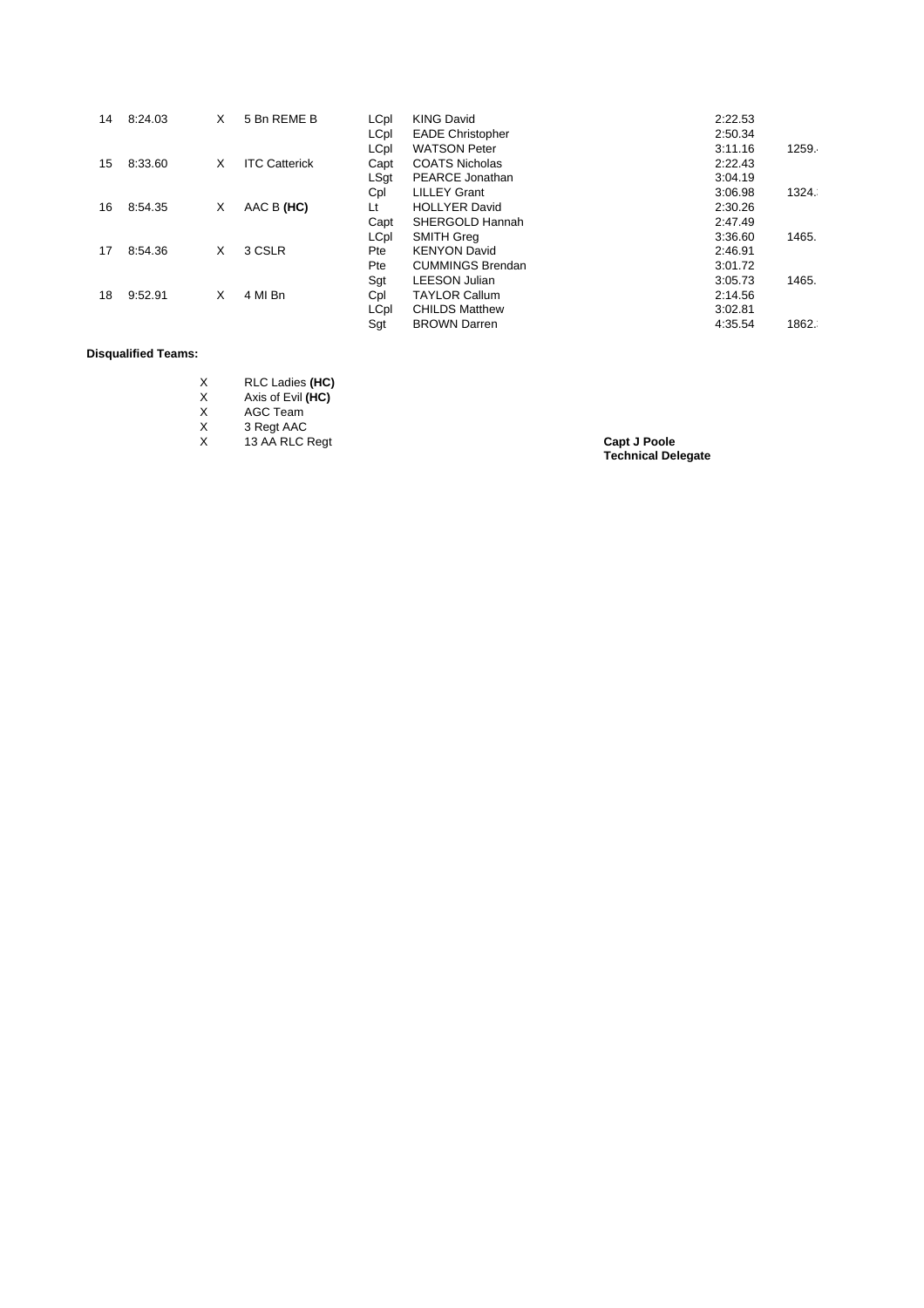## $\frac{1}{2}$

- 
- $\mathbf{1}$
- $\overline{)4}$
- $|9$
- 
- $39$
- $32$
- $\overline{\textbf{38}}$
- $\frac{17}{2}$
- $\overline{27}$
- $\overline{\mathbf{31}}$
- $13$
- $\mathbf{51}$
- 06
- $47$